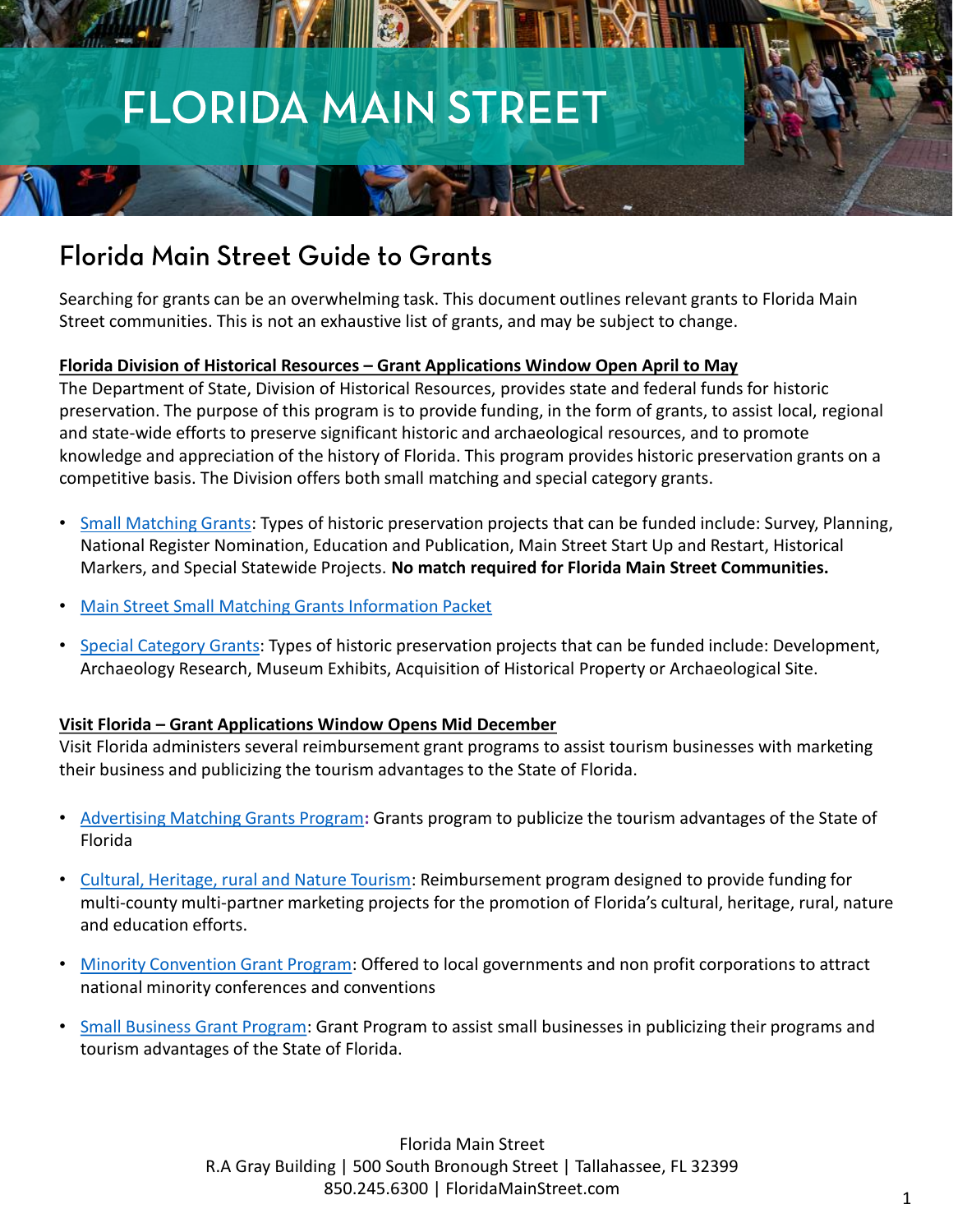# **FLORIDA MAIN STREET**

NA III ON H

#### **Florida Department of Economic Opportunity**

The Florida Department of Economic Opportunity combines the state's economic, workforce and community development efforts. This new approach helps expedite economic development projects to fuel job creation in competitive communities.

- [Competitive Florida Partnership Grant :](http://www.floridajobs.org/community-planning-and-development/programs/community-planning-table-of-contents/competitive-florida-partnership) **Grant Application Window Opens Mid April.** The grant program provides technical assistance, additional resources and staff support to help identify local assets and create asset-based economic development strategies for communities. The grants are for one year and are available to municipalities and counties across the state.
- [Community Planning Technical Assistance Grant :](http://www.floridajobs.org/community-planning-and-development/programs/community-planning-table-of-contents/technical-assistance) **Grant Window generally opens in Mid April**. The grants assist municipalities and counties in creating economic development strategies, addressing critical local planning issues and promoting innovative planning solutions to local challenges. Regional planning councils may also be eligible for grant projects at a regional scale that benefit more than one community. CPTA grant funding is delivered to the community or regional planning council after it completes deliverables identified in the grant agreement.
- [Florida Small Cities Community Development Block Grant Program:](http://www.floridajobs.org/community-planning-and-development/assistance-for-governments-and-organizations/florida-small-cities-community-development-block-grant-program) **Grant Application Window from June to August.** The Department of Economic Opportunity administers the State Program in Florida through the Small Cities Community Development Block Grant Program. This is a competitive grant program that awards funds to units of local government in small urban and rural areas. Florida receives between 18 and 26 million dollars annually from HUD to award subgrants to eligible units of local government.
- [Florida Defense Infrastructure Grant Program](http://www.floridajobs.org/community-planning-and-development/military-community-programs/florida-defense-infrastructure-grant-program): **Grant Application Due in March**. The purpose of this grant is to support local infrastructure projects deemed to have a positive impact on the military value of installations within the state.
- [Florida Defense Reinvestment Grant Program](http://www.floridajobs.org/community-planning-and-development/military-community-programs/florida-defense-reinvestment-grant-program): **Grant Application Due in March** The Florida Defense Reinvestment Grant Program is established to respond to the need for this state to work in conjunction with defense-dependent communities in developing and implementing strategies and approaches that will help communities support the missions of military installations, and in developing and implementing alternative economic diversification strategies to transition from a defense economy to a nondefense economy.

**[Walmart Community Grant Program -](http://giving.walmart.com/walmart-foundation/community-grant-program) Grant Application Window Open from February to December** Through the Community Grant Program, our associates are proud to support the needs of their communities by providing grants to local organizations. Awarded grants range from **\$250 to \$5,000.**

> Florida Main Street R.A Gray Building | 500 South Bronough Street | Tallahassee, FL 32399 850.245.6300 | FloridaMainStreet.com 2